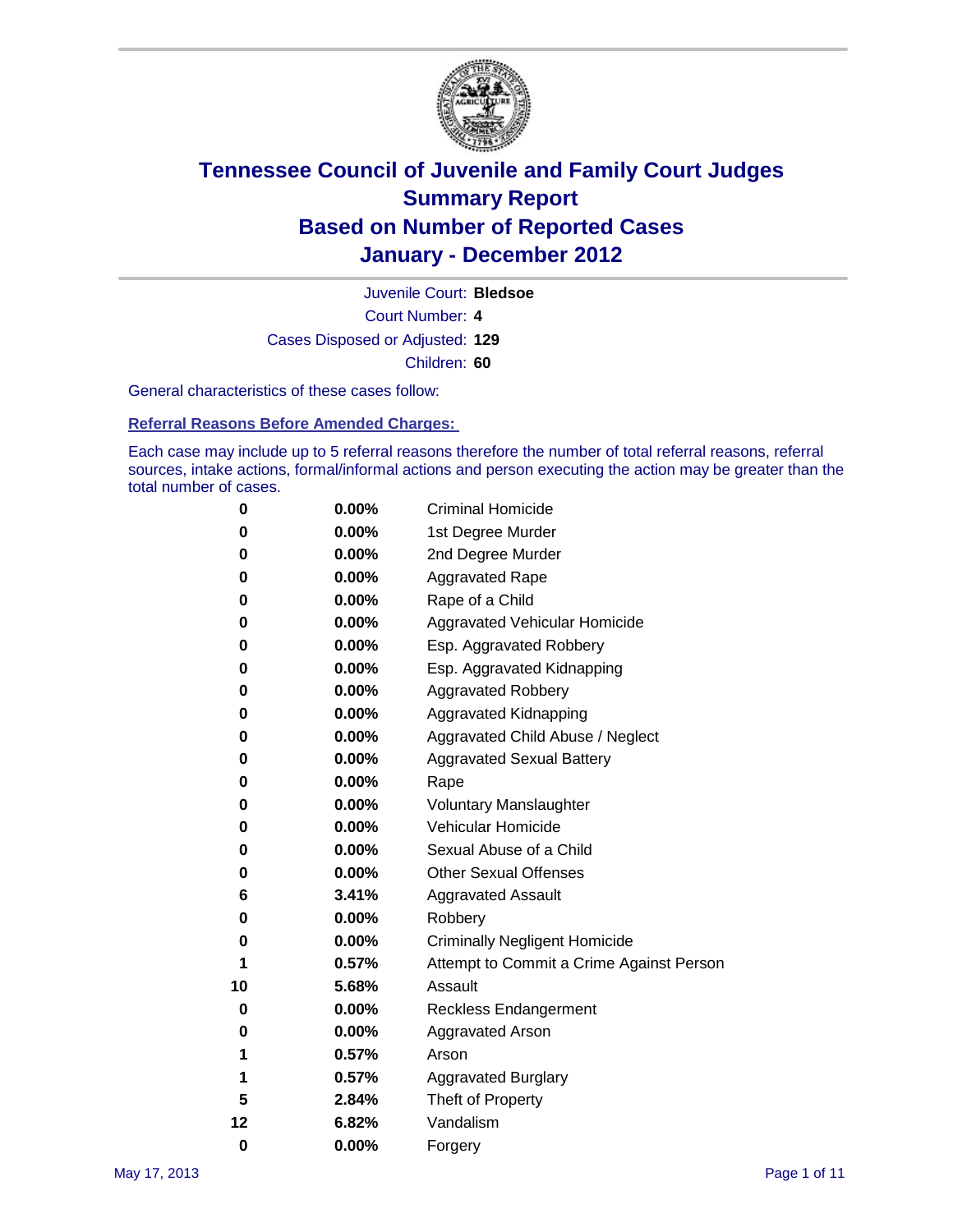

Juvenile Court: **Bledsoe**

Court Number: **4**

Cases Disposed or Adjusted: **129**

Children: **60**

#### **Referral Reasons Before Amended Charges:**

Each case may include up to 5 referral reasons therefore the number of total referral reasons, referral sources, intake actions, formal/informal actions and person executing the action may be greater than the total number of cases.

| 0 | 0.00%    | <b>Worthless Checks</b>                                     |  |  |  |
|---|----------|-------------------------------------------------------------|--|--|--|
| 0 | 0.00%    | Illegal Possession / Fraudulent Use of Credit / Debit Cards |  |  |  |
| 0 | 0.00%    | <b>Burglary</b>                                             |  |  |  |
| 0 | 0.00%    | Unauthorized Use of a Vehicle                               |  |  |  |
| 0 | $0.00\%$ | <b>Cruelty to Animals</b>                                   |  |  |  |
| 0 | 0.00%    | Sale of Controlled Substances                               |  |  |  |
| 0 | 0.00%    | <b>Other Drug Offenses</b>                                  |  |  |  |
| 4 | 2.27%    | <b>Possession of Controlled Substances</b>                  |  |  |  |
| 0 | 0.00%    | <b>Criminal Attempt</b>                                     |  |  |  |
| 3 | 1.70%    | Carrying Weapons on School Property                         |  |  |  |
| 0 | 0.00%    | Unlawful Carrying / Possession of a Weapon                  |  |  |  |
| 0 | $0.00\%$ | <b>Evading Arrest</b>                                       |  |  |  |
| 0 | $0.00\%$ | Escape                                                      |  |  |  |
| 1 | 0.57%    | Driving Under Influence (DUI)                               |  |  |  |
| 3 | 1.70%    | Possession / Consumption of Alcohol                         |  |  |  |
| 0 | $0.00\%$ | Resisting Stop, Frisk, Halt, Arrest or Search               |  |  |  |
| 0 | $0.00\%$ | <b>Aggravated Criminal Trespass</b>                         |  |  |  |
| 0 | $0.00\%$ | Harassment                                                  |  |  |  |
| 0 | 0.00%    | Failure to Appear                                           |  |  |  |
| 4 | 2.27%    | Filing a False Police Report                                |  |  |  |
| 0 | 0.00%    | Criminal Impersonation                                      |  |  |  |
| 6 | 3.41%    | <b>Disorderly Conduct</b>                                   |  |  |  |
| 0 | 0.00%    | <b>Criminal Trespass</b>                                    |  |  |  |
| 3 | 1.70%    | <b>Public Intoxication</b>                                  |  |  |  |
| 0 | $0.00\%$ | Gambling                                                    |  |  |  |
| 5 | 2.84%    | Traffic                                                     |  |  |  |
| 0 | $0.00\%$ | <b>Local Ordinances</b>                                     |  |  |  |
| 0 | 0.00%    | Violation of Wildlife Regulations                           |  |  |  |
| 0 | $0.00\%$ | Contempt of Court                                           |  |  |  |
| 3 | 1.70%    | Violation of Probation                                      |  |  |  |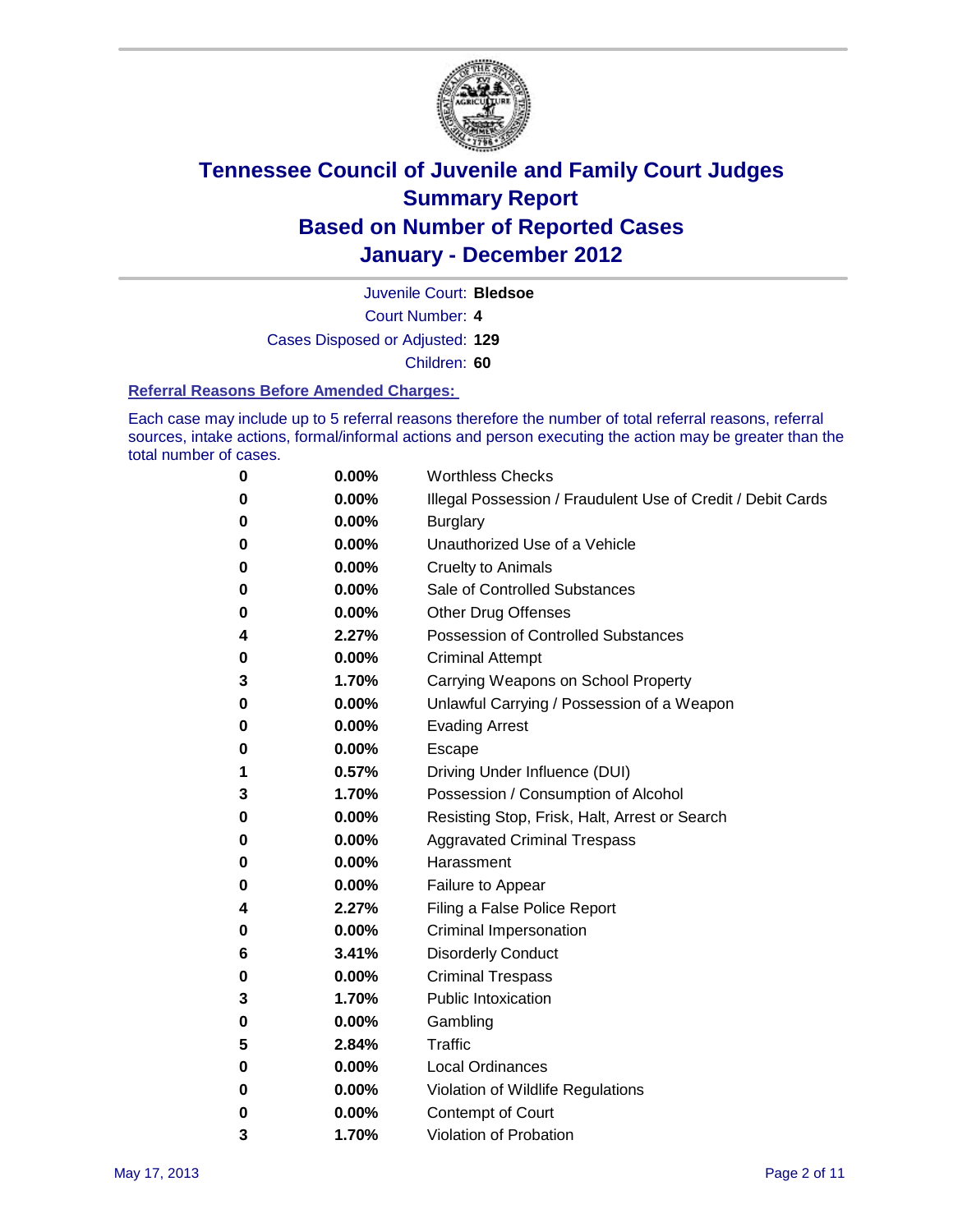

Juvenile Court: **Bledsoe**

Court Number: **4**

Cases Disposed or Adjusted: **129**

Children: **60**

#### **Referral Reasons Before Amended Charges:**

Each case may include up to 5 referral reasons therefore the number of total referral reasons, referral sources, intake actions, formal/informal actions and person executing the action may be greater than the total number of cases.

| 0            | 0.00%    | Violation of Aftercare                |
|--------------|----------|---------------------------------------|
| 23           | 13.07%   | <b>Unruly Behavior</b>                |
| 11           | 6.25%    | Truancy                               |
| 0            | $0.00\%$ | In-State Runaway                      |
| 0            | $0.00\%$ | Out-of-State Runaway                  |
| 11           | 6.25%    | Possession of Tobacco Products        |
| 0            | 0.00%    | Violation of a Valid Court Order      |
| 0            | $0.00\%$ | <b>Violation of Curfew</b>            |
| 0            | 0.00%    | Sexually Abused Child                 |
| $\mathbf{2}$ | 1.14%    | <b>Physically Abused Child</b>        |
| 8            | 4.55%    | Dependency / Neglect                  |
| 0            | $0.00\%$ | <b>Termination of Parental Rights</b> |
| 0            | 0.00%    | Violation of Pretrial Diversion       |
| 0            | $0.00\%$ | Violation of Informal Adjustment      |
| 10           | 5.68%    | <b>Judicial Review</b>                |
| $\mathbf{2}$ | 1.14%    | <b>Administrative Review</b>          |
| $\bf{0}$     | 0.00%    | <b>Foster Care Review</b>             |
| 14           | 7.95%    | Custody                               |
| 10           | 5.68%    | Visitation                            |
| 6            | 3.41%    | Paternity / Legitimation              |
| 11           | 6.25%    | <b>Child Support</b>                  |
| 0            | $0.00\%$ | <b>Request for Medical Treatment</b>  |
| 0            | 0.00%    | <b>Consent to Marry</b>               |
| 0            | 0.00%    | Other                                 |
| 176          | 100.00%  | <b>Total Referrals</b>                |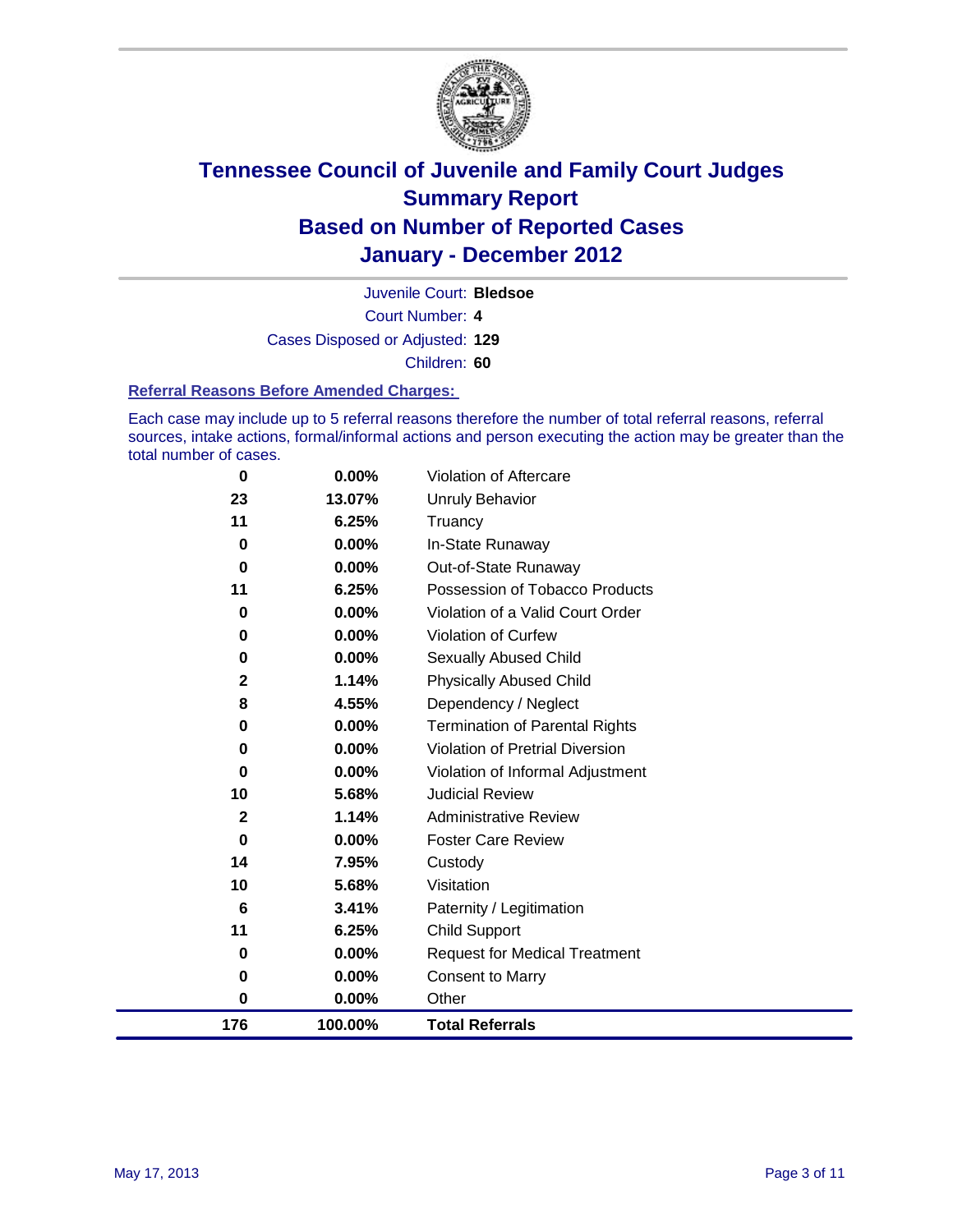

| Juvenile Court: Bledsoe    |                                 |                                   |  |  |  |
|----------------------------|---------------------------------|-----------------------------------|--|--|--|
|                            | Court Number: 4                 |                                   |  |  |  |
|                            | Cases Disposed or Adjusted: 129 |                                   |  |  |  |
|                            | Children: 60                    |                                   |  |  |  |
| <b>Referral Sources: 1</b> |                                 |                                   |  |  |  |
| 49                         | 27.84%                          | Law Enforcement                   |  |  |  |
| 27                         | 15.34%                          | Parents                           |  |  |  |
| 11                         | 6.25%                           | <b>Relatives</b>                  |  |  |  |
| $\bf{0}$                   | 0.00%                           | Self                              |  |  |  |
| 30                         | 17.05%                          | School                            |  |  |  |
| $\bf{0}$                   | $0.00\%$                        | <b>CSA</b>                        |  |  |  |
| 22                         | 12.50%                          | <b>DCS</b>                        |  |  |  |
| 15                         | 8.52%                           | Other State Department            |  |  |  |
| 15                         | 8.52%                           | <b>District Attorney's Office</b> |  |  |  |
| 4                          | 2.27%                           | <b>Court Staff</b>                |  |  |  |
| 0                          | $0.00\%$                        | Social Agency                     |  |  |  |
| 0                          | $0.00\%$                        | <b>Other Court</b>                |  |  |  |
| 3                          | 1.70%                           | Victim                            |  |  |  |
| 0                          | $0.00\%$                        | Child & Parent                    |  |  |  |
| 0                          | $0.00\%$                        | Hospital                          |  |  |  |
| 0                          | $0.00\%$                        | Unknown                           |  |  |  |
| 0                          | 0.00%                           | Other                             |  |  |  |
| 176                        | 100.00%                         | <b>Total Referral Sources</b>     |  |  |  |

### **Age of Child at Referral: 2**

| 60       | 100.00% | <b>Total Child Count</b> |
|----------|---------|--------------------------|
| $\bf{0}$ | 0.00%   | Unknown                  |
| 0        | 0.00%   | Ages 19 and Over         |
| 10       | 16.67%  | Ages 17 through 18       |
| 13       | 21.67%  | Ages 15 through 16       |
| 11       | 18.33%  | Ages 13 through 14       |
| 7        | 11.67%  | Ages 11 through 12       |
| 19       | 31.67%  | Ages 10 and Under        |
|          |         |                          |

<sup>1</sup> If different than number of Referral Reasons (176), verify accuracy of your court's data.

<sup>2</sup> One child could be counted in multiple categories, verify accuracy of your court's data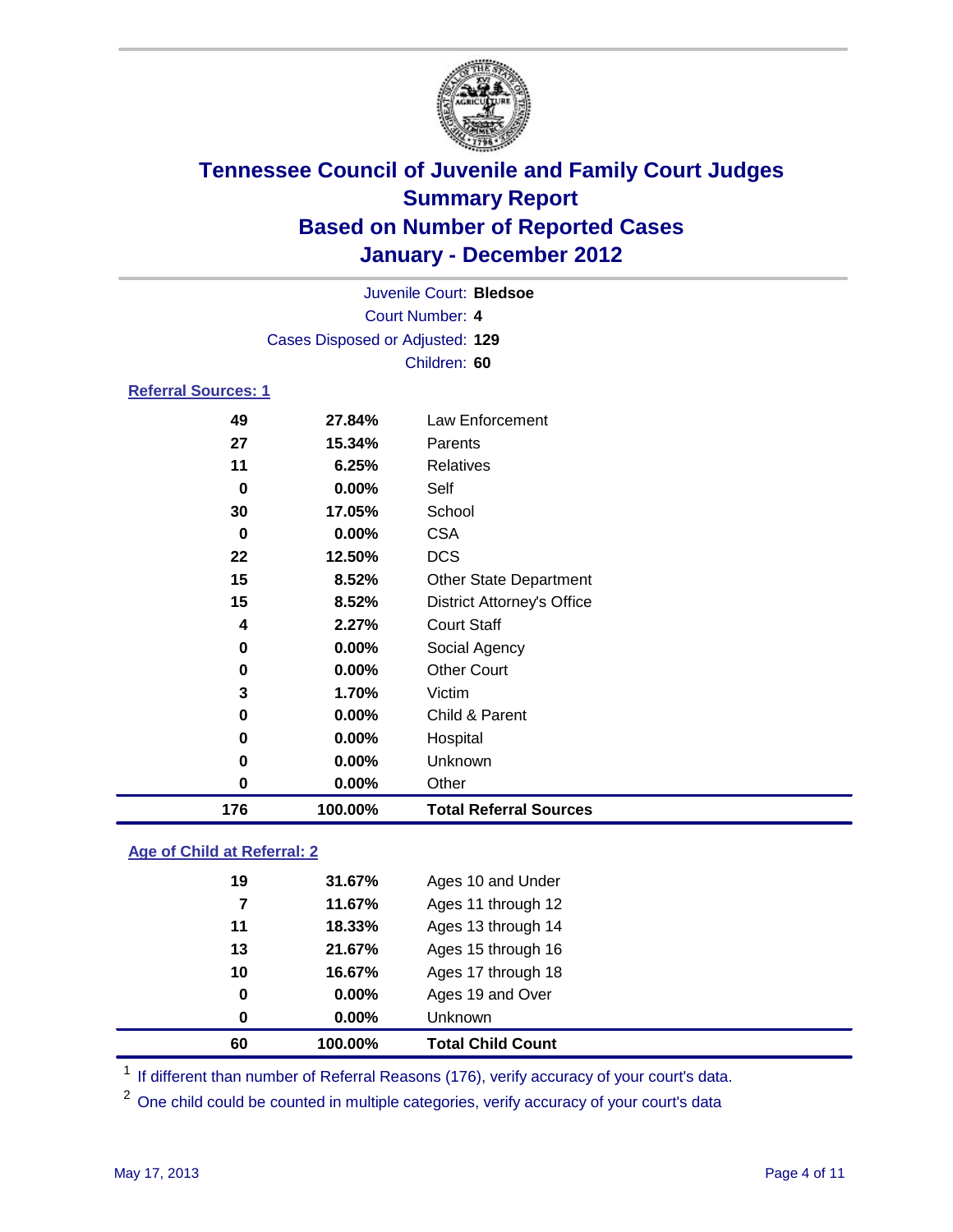

| Juvenile Court: Bledsoe                 |                                 |                          |  |
|-----------------------------------------|---------------------------------|--------------------------|--|
| Court Number: 4                         |                                 |                          |  |
|                                         | Cases Disposed or Adjusted: 129 |                          |  |
|                                         |                                 | Children: 60             |  |
| Sex of Child: 1                         |                                 |                          |  |
| 48                                      | 80.00%                          | Male                     |  |
| 12                                      | 20.00%                          | Female                   |  |
| $\pmb{0}$                               | 0.00%                           | Unknown                  |  |
| 60                                      | 100.00%                         | <b>Total Child Count</b> |  |
| Race of Child: 1                        |                                 |                          |  |
| 43                                      | 71.67%                          | White                    |  |
| 10                                      | 16.67%                          | African American         |  |
| 0                                       | 0.00%                           | Native American          |  |
| $\bf{0}$                                | 0.00%                           | Asian                    |  |
| $\overline{7}$                          | 11.67%                          | Mixed                    |  |
| $\pmb{0}$                               | 0.00%                           | Unknown                  |  |
| 60                                      | 100.00%                         | <b>Total Child Count</b> |  |
| <b>Hispanic Origin: 1</b>               |                                 |                          |  |
| $6\phantom{1}6$                         | 10.00%                          | Yes                      |  |
| 54                                      | 90.00%                          | <b>No</b>                |  |
| $\mathbf 0$                             | 0.00%                           | Unknown                  |  |
| 60                                      | 100.00%                         | <b>Total Child Count</b> |  |
| <b>School Enrollment of Children: 1</b> |                                 |                          |  |
| 50                                      | 83.33%                          | Yes                      |  |
| 10                                      | 16.67%                          | No                       |  |
| $\mathbf 0$                             | 0.00%                           | Unknown                  |  |
| 60                                      | 100.00%                         | <b>Total Child Count</b> |  |

One child could be counted in multiple categories, verify accuracy of your court's data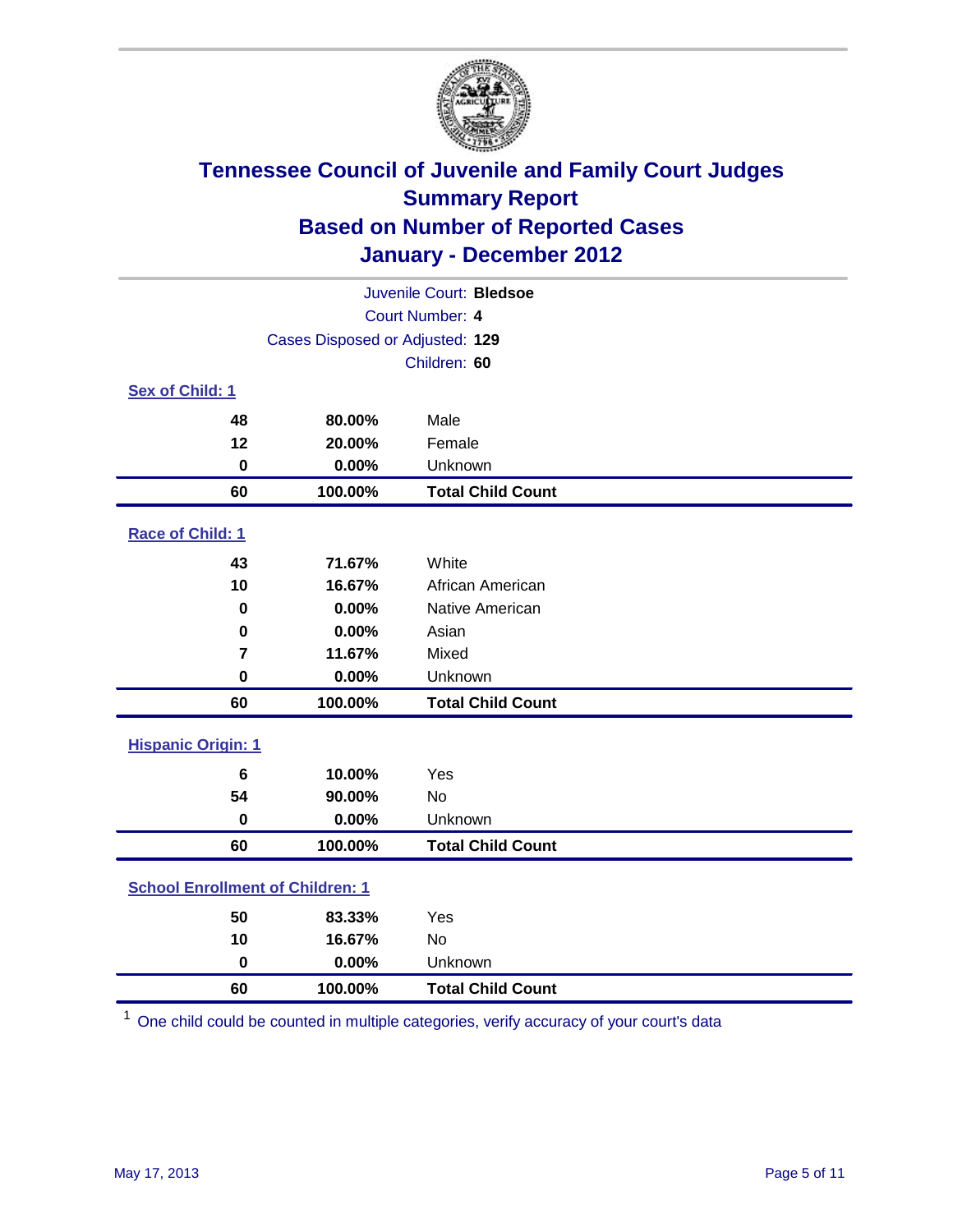

Court Number: **4** Juvenile Court: **Bledsoe** Cases Disposed or Adjusted: **129** Children: **60**

### **Living Arrangement of Child at Time of Referral: 1**

| 60           | 100.00%  | <b>Total Child Count</b>     |
|--------------|----------|------------------------------|
| 0            | 0.00%    | Other                        |
| 0            | 0.00%    | Unknown                      |
| 0            | $0.00\%$ | Independent                  |
| 6            | 10.00%   | In an Institution            |
| $\mathbf{2}$ | 3.33%    | In a Residential Center      |
| 0            | $0.00\%$ | In a Group Home              |
| 5            | 8.33%    | With Foster Family           |
| 1            | 1.67%    | <b>With Adoptive Parents</b> |
| 9            | 15.00%   | <b>With Relatives</b>        |
| 6            | 10.00%   | With Father                  |
| 14           | 23.33%   | With Mother                  |
| 6            | 10.00%   | With Mother and Stepfather   |
| 3            | 5.00%    | With Father and Stepmother   |
| 8            | 13.33%   | With Both Biological Parents |
|              |          |                              |

### **Type of Detention: 2**

| 129 | 100.00%  | <b>Total Detention Count</b> |
|-----|----------|------------------------------|
| 0   | $0.00\%$ | Other                        |
| 114 | 88.37%   | Does Not Apply               |
| 0   | $0.00\%$ | Unknown                      |
| 0   | $0.00\%$ | <b>Psychiatric Hospital</b>  |
| 0   | 0.00%    | Jail - No Separation         |
| 0   | $0.00\%$ | Jail - Partial Separation    |
| 0   | 0.00%    | Jail - Complete Separation   |
| 15  | 11.63%   | Juvenile Detention Facility  |
| 0   | $0.00\%$ | Non-Secure Placement         |
|     |          |                              |

<sup>1</sup> One child could be counted in multiple categories, verify accuracy of your court's data

<sup>2</sup> If different than number of Cases (129) verify accuracy of your court's data.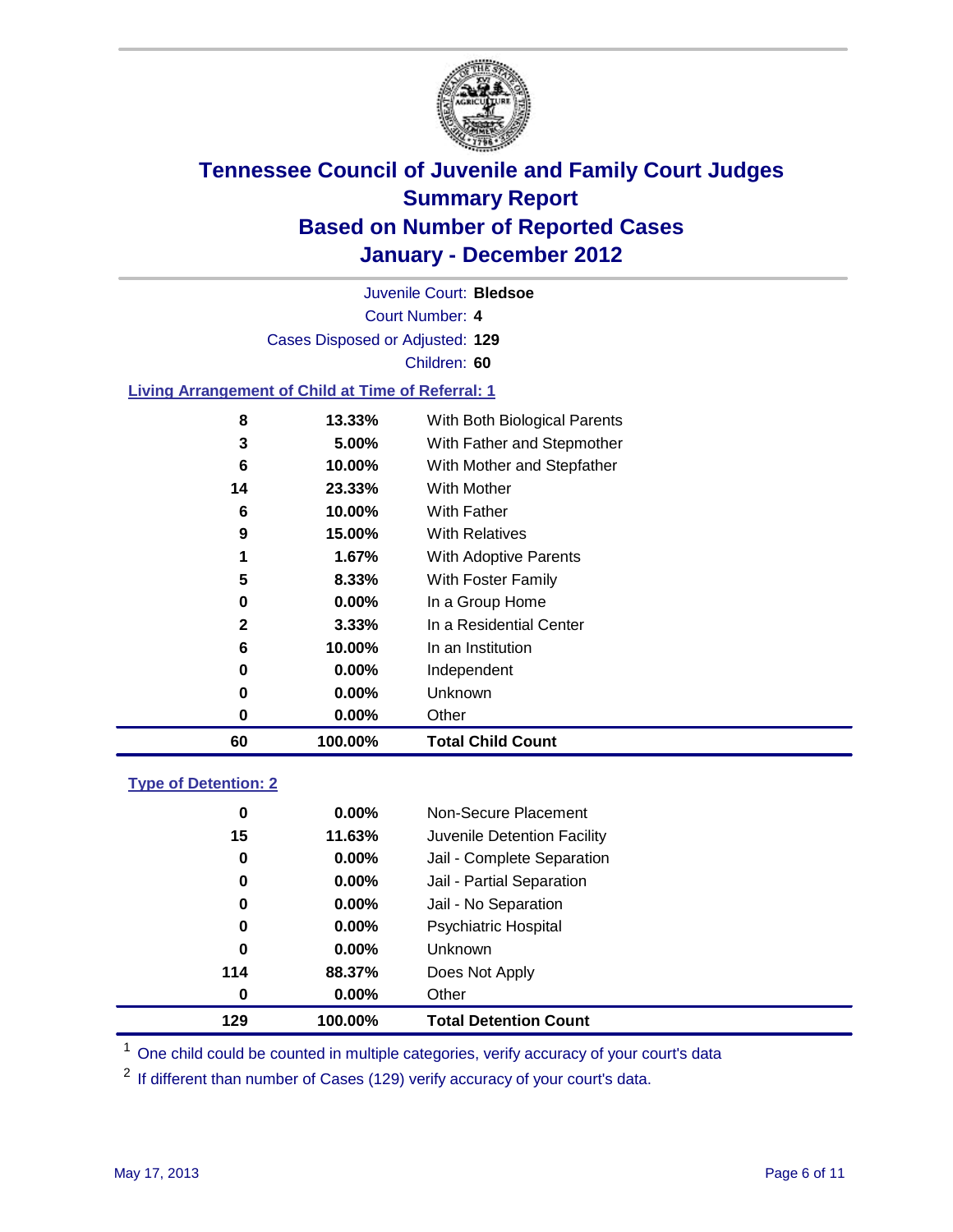

| Juvenile Court: Bledsoe                            |                                 |                                      |  |  |  |
|----------------------------------------------------|---------------------------------|--------------------------------------|--|--|--|
|                                                    | Court Number: 4                 |                                      |  |  |  |
|                                                    | Cases Disposed or Adjusted: 129 |                                      |  |  |  |
|                                                    | Children: 60                    |                                      |  |  |  |
| <b>Placement After Secure Detention Hearing: 1</b> |                                 |                                      |  |  |  |
| 8                                                  | 6.20%                           | Returned to Prior Living Arrangement |  |  |  |
| 6                                                  | 4.65%                           | Juvenile Detention Facility          |  |  |  |
| $\bf{0}$                                           | 0.00%                           | Jail                                 |  |  |  |
| 1                                                  | 0.78%                           | Shelter / Group Home                 |  |  |  |
| $\bf{0}$                                           | 0.00%                           | <b>Foster Family Home</b>            |  |  |  |
| 0                                                  | 0.00%                           | Psychiatric Hospital                 |  |  |  |
| 0                                                  | 0.00%                           | Unknown                              |  |  |  |
| 114                                                | 88.37%                          | Does Not Apply                       |  |  |  |
| $\mathbf 0$                                        | 0.00%                           | Other                                |  |  |  |
| 129                                                | 100.00%                         | <b>Total Placement Count</b>         |  |  |  |
|                                                    |                                 |                                      |  |  |  |
| <b>Intake Actions: 2</b>                           |                                 |                                      |  |  |  |
| 159                                                | 90.34%                          | <b>Petition Filed</b>                |  |  |  |
| 1                                                  | 0.57%                           | <b>Motion Filed</b>                  |  |  |  |
| 3                                                  | 1.70%                           | <b>Citation Processed</b>            |  |  |  |
| $\bf{0}$                                           | 0.00%                           | Notification of Paternity Processed  |  |  |  |
| 6                                                  | 3.41%                           | Scheduling of Judicial Review        |  |  |  |
| $\overline{7}$                                     | 3.98%                           | Scheduling of Administrative Review  |  |  |  |
| 0                                                  | 0.00%                           | Scheduling of Foster Care Review     |  |  |  |
| $\bf{0}$                                           | 0.00%                           | Unknown                              |  |  |  |
| 0                                                  | 0.00%                           | Does Not Apply                       |  |  |  |
| 0                                                  | 0.00%                           | Other                                |  |  |  |

<sup>1</sup> If different than number of Cases (129) verify accuracy of your court's data.

<sup>2</sup> If different than number of Referral Reasons (176), verify accuracy of your court's data.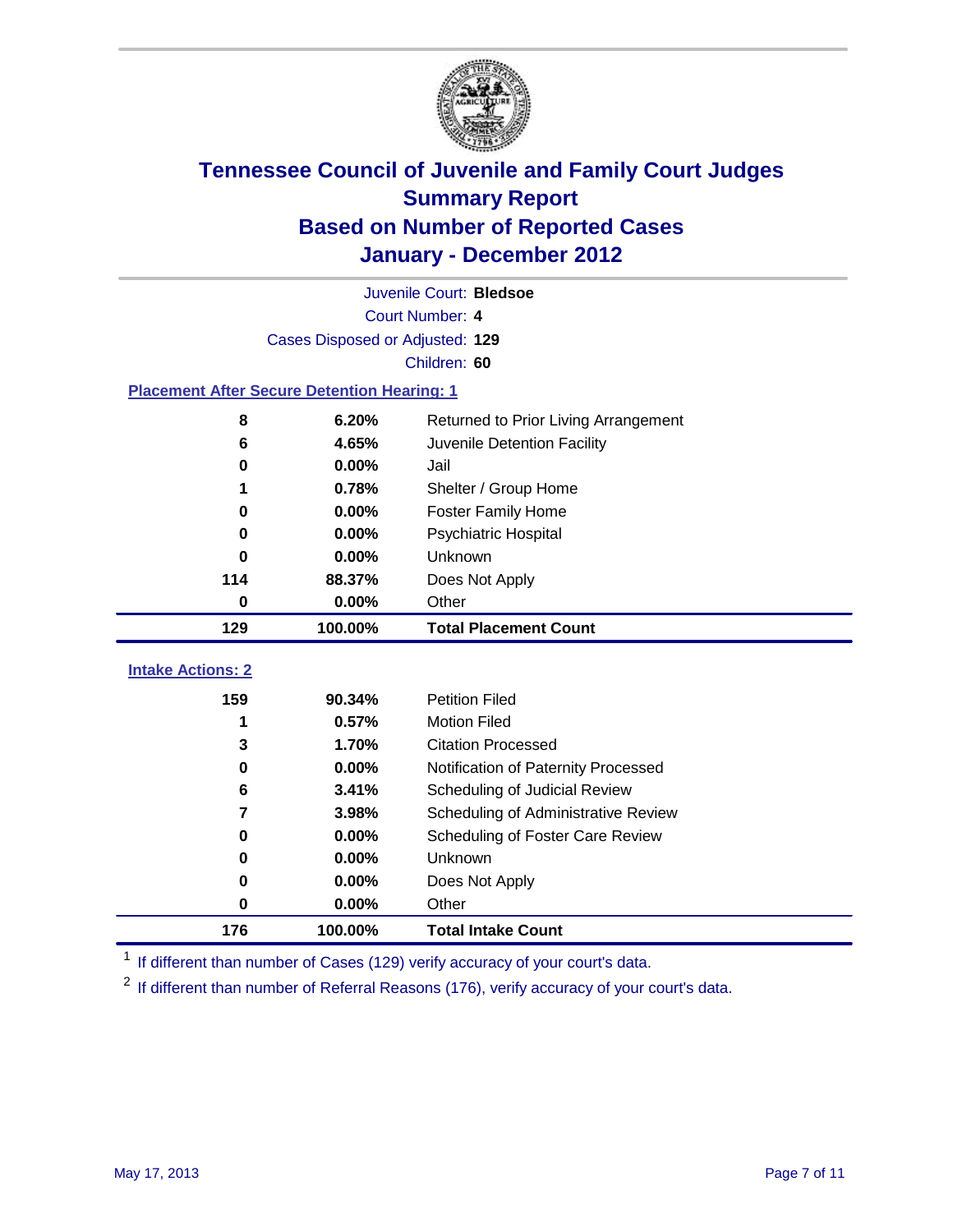

Court Number: **4** Juvenile Court: **Bledsoe** Cases Disposed or Adjusted: **129** Children: **60**

### **Last Grade Completed by Child: 1**

| $\boldsymbol{9}$                        | 15.00%  | Too Young for School         |
|-----------------------------------------|---------|------------------------------|
| $\bf{0}$                                | 0.00%   | Preschool                    |
| $\mathbf 2$                             | 3.33%   | Kindergarten                 |
| $\mathbf 0$                             | 0.00%   | 1st Grade                    |
| $\mathbf 0$                             | 0.00%   | 2nd Grade                    |
| 4                                       | 6.67%   | 3rd Grade                    |
| 5                                       | 8.33%   | 4th Grade                    |
| 3                                       | 5.00%   | 5th Grade                    |
| $\mathbf{2}$                            | 3.33%   | 6th Grade                    |
| $\mathbf{2}$                            | 3.33%   | 7th Grade                    |
| 9                                       | 15.00%  | 8th Grade                    |
| 4                                       | 6.67%   | 9th Grade                    |
| 8                                       | 13.33%  | 10th Grade                   |
| 4                                       | 6.67%   | 11th Grade                   |
| $\bf{0}$                                | 0.00%   | 12th Grade                   |
| 0                                       | 0.00%   | Non-Graded Special Ed        |
| 0                                       | 0.00%   | <b>GED</b>                   |
| $\mathbf 0$                             | 0.00%   | Graduated                    |
| 0                                       | 0.00%   | <b>Never Attended School</b> |
| 8                                       | 13.33%  | Unknown                      |
| $\mathbf 0$                             | 0.00%   | Other                        |
| 60                                      | 100.00% | <b>Total Child Count</b>     |
| <b>Enrolled in Special Education: 1</b> |         |                              |

| 60                                        | 100.00%   | <b>Total Child Count</b> |  |  |
|-------------------------------------------|-----------|--------------------------|--|--|
| 8                                         | $13.33\%$ | <b>Unknown</b>           |  |  |
| 47                                        | 78.33%    | No                       |  |  |
| 5                                         | 8.33%     | Yes                      |  |  |
| <u>Einvilled in Opcolar Eugeneinen. I</u> |           |                          |  |  |

One child could be counted in multiple categories, verify accuracy of your court's data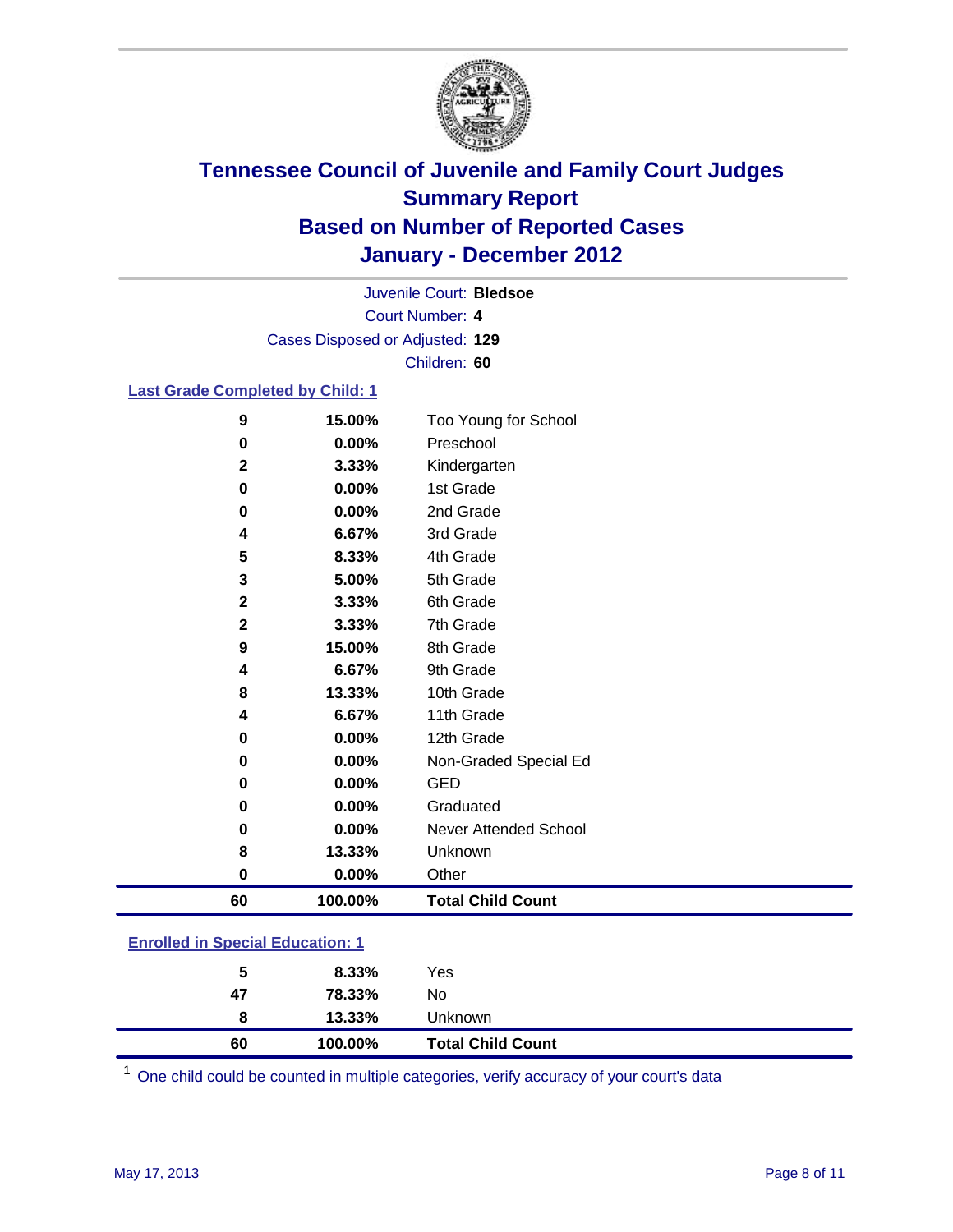

|                                 | Juvenile Court: Bledsoe      |                           |  |  |  |
|---------------------------------|------------------------------|---------------------------|--|--|--|
|                                 |                              | Court Number: 4           |  |  |  |
| Cases Disposed or Adjusted: 129 |                              |                           |  |  |  |
| Children: 60                    |                              |                           |  |  |  |
|                                 | <b>Action Executed By: 1</b> |                           |  |  |  |
| 171                             | 97.16%                       | Judge                     |  |  |  |
| 1                               | 0.57%                        | Magistrate                |  |  |  |
| 4                               | 2.27%                        | <b>YSO</b>                |  |  |  |
| 0                               | $0.00\%$                     | Other                     |  |  |  |
| 0                               | 0.00%                        | Unknown                   |  |  |  |
| 176                             | 100.00%                      | <b>Total Action Count</b> |  |  |  |

### **Formal / Informal Actions: 1**

| 40           | 22.73%   | Dismissed                                        |
|--------------|----------|--------------------------------------------------|
| 3            | 1.70%    | Retired / Nolle Prosequi                         |
| 40           | 22.73%   | <b>Complaint Substantiated Delinquent</b>        |
| 24           | 13.64%   | <b>Complaint Substantiated Status Offender</b>   |
| 9            | 5.11%    | <b>Complaint Substantiated Dependent/Neglect</b> |
| 2            | 1.14%    | <b>Complaint Substantiated Abused</b>            |
| 0            | $0.00\%$ | <b>Complaint Substantiated Mentally III</b>      |
| 4            | 2.27%    | Informal Adjustment                              |
| 5            | 2.84%    | <b>Pretrial Diversion</b>                        |
| 0            | $0.00\%$ | <b>Transfer to Adult Court Hearing</b>           |
| 0            | $0.00\%$ | Charges Cleared by Transfer to Adult Court       |
| 35           | 19.89%   | Special Proceeding                               |
| 12           | 6.82%    | <b>Review Concluded</b>                          |
| $\mathbf{2}$ | 1.14%    | Case Held Open                                   |
| 0            | $0.00\%$ | Other                                            |
| 0            | $0.00\%$ | Unknown                                          |
| 176          | 100.00%  | <b>Total Action Count</b>                        |

<sup>1</sup> If different than number of Referral Reasons (176), verify accuracy of your court's data.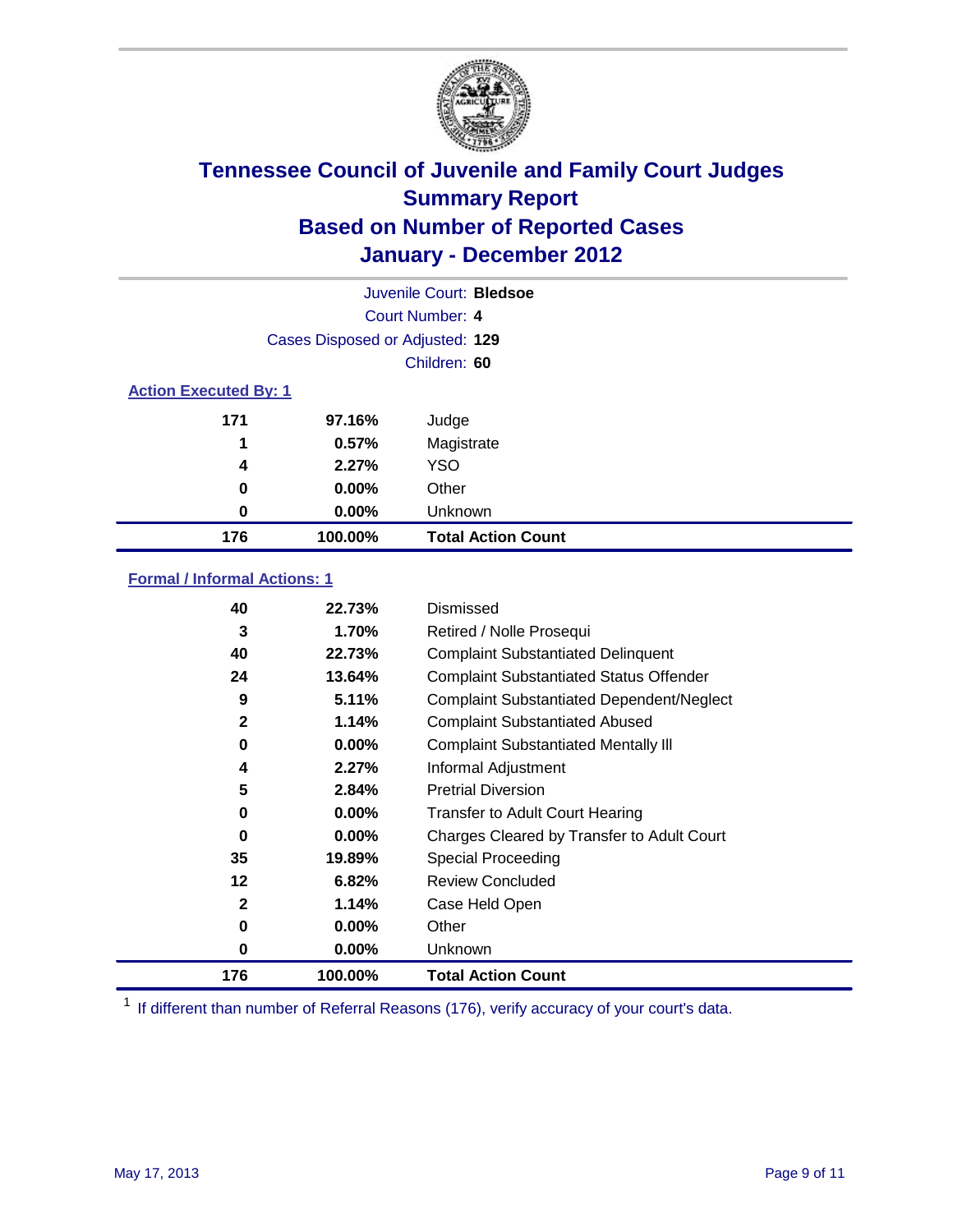

|                       |                                 | Juvenile Court: Bledsoe                               |
|-----------------------|---------------------------------|-------------------------------------------------------|
|                       |                                 | Court Number: 4                                       |
|                       | Cases Disposed or Adjusted: 129 |                                                       |
|                       |                                 | Children: 60                                          |
| <b>Case Outcomes:</b> |                                 | There can be multiple outcomes for one child or case. |
| 27                    | 12.00%                          | <b>Case Dismissed</b>                                 |
| 1                     | 0.44%                           | Case Retired or Nolle Prosequi                        |
| 8                     | 3.56%                           | Warned / Counseled                                    |
| 6                     | 2.67%                           | <b>Held Open For Review</b>                           |
| 0                     | 0.00%                           | Supervision / Probation to Juvenile Court             |
| 0                     | 0.00%                           | <b>Probation to Parents</b>                           |
| 0                     | 0.00%                           | Referral to Another Entity for Supervision / Service  |
| 5                     | 2.22%                           | Referred for Mental Health Counseling                 |
| 1                     | 0.44%                           | Referred for Alcohol and Drug Counseling              |
| 1                     | 0.44%                           | <b>Referred to Alternative School</b>                 |
| 0                     | 0.00%                           | Referred to Private Child Agency                      |
| 1                     | 0.44%                           | Referred to Defensive Driving School                  |
| 0                     | 0.00%                           | Referred to Alcohol Safety School                     |
| 15                    | 6.67%                           | Referred to Juvenile Court Education-Based Program    |
| 1                     | 0.44%                           | Driver's License Held Informally                      |
| 0                     | 0.00%                           | <b>Voluntary Placement with DMHMR</b>                 |
| 0                     | 0.00%                           | <b>Private Mental Health Placement</b>                |
| 0                     | 0.00%                           | <b>Private MR Placement</b>                           |
| 0                     | 0.00%                           | Placement with City/County Agency/Facility            |
| $\mathbf 2$           | 0.89%                           | Placement with Relative / Other Individual            |
| 1                     | 0.44%                           | Fine                                                  |
| 32                    | 14.22%                          | <b>Public Service</b>                                 |
| 7                     | 3.11%                           | Restitution                                           |
| 0                     | 0.00%                           | <b>Runaway Returned</b>                               |
| 4                     | 1.78%                           | No Contact Order                                      |
| $\pmb{0}$             | 0.00%                           | Injunction Other than No Contact Order                |
| $\mathbf 2$           | 0.89%                           | <b>House Arrest</b>                                   |
| 14                    | 6.22%                           | <b>Court Defined Curfew</b>                           |
| 0                     | 0.00%                           | Dismissed from Informal Adjustment                    |
| 0                     | 0.00%                           | <b>Dismissed from Pretrial Diversion</b>              |
| 0                     | 0.00%                           | Released from Probation                               |
| 0                     | 0.00%                           | <b>Transferred to Adult Court</b>                     |
| 0                     | 0.00%                           | <b>DMHMR Involuntary Commitment</b>                   |